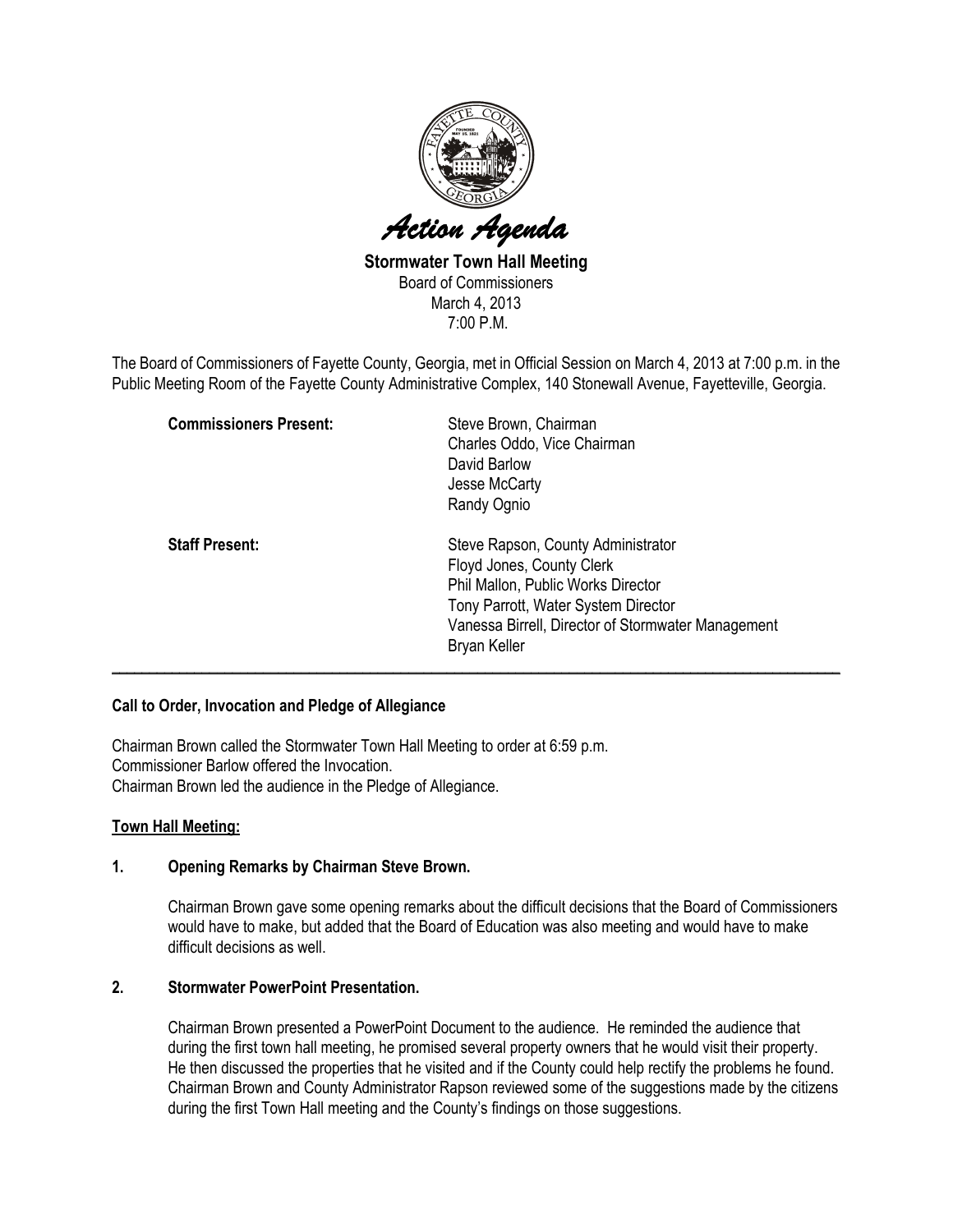## 3. Public Input.

The following people commented and provided input during the Town Hall Meeting:

- 
- 1) Richard Maxwell, Highway 92<br>2) Larry Redding, Woosley (did n Larry Redding, Woosley (did not provide an address)
- 3) Sandy Lake Circle (Speaker did not provide a name.)
- 4) Jerry Mayfield, Sandy Creek Road
- 5) Louise McKnight, 100 Bridger Point Road
- 6) Leonard Terrell (?), Harp Road
- 7) Harris McFarren, Rising Star Road
- 8) Mickey Harp (did not provide an address)
- 9) Rick Medder (did not provide an address)
- 10) Pat Hinchey (did not provide an address)
- 11) Larry Wright, Stanley Road
- 12) Marion McKaren, 1685 Highway 54 East
- 13) Darwin Edwards, Shoal Creek Road
- 14) Dan Hogan (did not provide an address)
- 15) Tim Thoms, 625 McBride Road, Fayetteville
- 16) Gene Jenkins, 510 Hawthorne Drive
- 17) Laura Maxwell (did not provide an address)
- 18) Cheryl Pressler, 105 Kayla Drive
- 19) Ted Tools, River Forest Subdivision
- 20) Fred Albrecht, 383 Gingercake Road, Fayetteville
- 21) Joe Mask, 115 Bernhard Road
- 22) Ferrell Bray, Fletcher Ford Road
- 23) Clint Stokes, 210 Highland Hills Road
- 24) Arthur Terry, 349 Lees Lake Road
- 25) Roy Terry, 335 Peaceful Way
- 26) Robert Torbush, 422 Lees Lake Road
- 27) Walter Fort, 626 Inman Road
- 28) Speaker Unknown, 127 Buckeye Road, Fayetteville
- 29) Bill Schley, 287 Mud Bridge Road, Woolsey
- 30) Mary Carol Schley, 287 Mud Bridge Road, Woolsey
- 31) Paul Arnold, 209 Price Road, Fayetteville
- 32) Speaker Unknown, 319 Adams Road, Fayetteville (Recording unclear)
- 33) Louise McKnight, 100 Bridger Point Road (spoke for a second time)
- 34) Preston Twyman, 145 Blossom Ridge Trail, Fayetteville
- 35) Henry Dickerson, Woolsey
- 
- 36) Jenny Parker, 265 Price Road, Brooks<br>37) Charles Gilreath, 235 Brookshire Drive, 37) Charles Gilreath, 235 Brookshire Drive, Fayetteville
- 38) Bill Ballard, 1160 Antioch Road, Fayetteville
- 39) Unidentified speaker, 283 Hills Bridge, Fayetteville

Five additional people spoke who did not provide either a name or an address for the record.